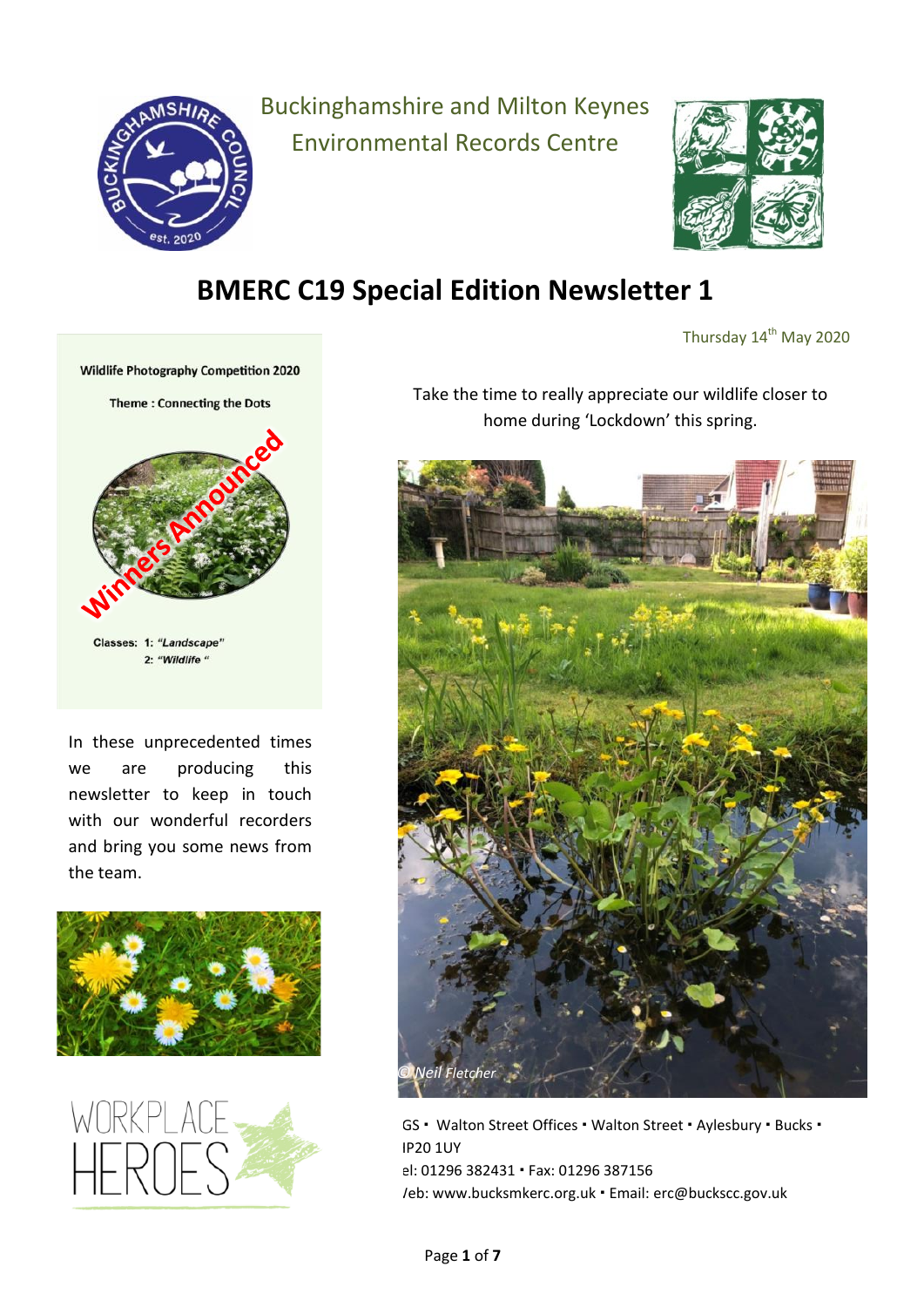# **Changes to the Team**

In April 2020 Buckinghamshire Council was formed. This new, unitary authority replaced the former County Council and four District Councils in Buckinghamshire. Bucks and Milton Keynes Environmental Record Centre (BMERC) is part of the Environment Team at the new Buckinghamshire Council. BMERC staff work alongside Ecologists, Archaeologists and Conservation Officers, who all work together to protect and preserve Buckinghamshire's natural and historic environment. This newsletter is to keep you informed of the wonderful and varied work that the BMERC team are involved with…

*Eliza Alqassar*

# **Awards**

In February this year BMERC was nominated for the Buckinghamshire County Council *Workplace Heroes Awards.* 

We are happy to announce we won a prestigious award on the day – the **Outstanding Contribution to keeping Bucks Thriving and Attractive**. The competition was extremely strong, so we were very lucky to win.

A huge thank you to all our volunteer recorders and colleagues who support the BMERC Team.



*(left to right) Cllr Martin Tett; Julia Carey; Eliza Alqassar; Cllr Bill Chapple; Fiona Everingham; Rhiannon Flemming; Claudia Bernardini and Rachael Shimmin.*

# **Struggling Charities**

How many of you were planning on taking part in this year's Marathon? Probably not many, but maybe some of you would have been sponsoring someone who was. Sadly, the Marathon was yet another casualty of the current health crisis. The cancellation of such events has left many charities that rely on them to raise valuable, if not essential funds, with a gaping hole in their finances.

We applaud the efforts of Captain Tom – over £30 million raised so far for NHS charities is amazing ! But please spare a thought for the myriad of small charities that are really struggling to survive right now and don't have Captain Tom fund raising for them – from mental health to wildlife charities, they all provide important and valuable services.

Not using your car so much during the lockdown? Consider the money you are saving in fuel and car maintenance – perhaps some of this could go to support your favourite or local charity in these hard times? Many charities have 'wish lists' so you can purchase kit they might need, some local animal charities always need towels and newspaper that can often be dropped off in special bins if you live nearby. Every little helps!

*Fiona Everingham*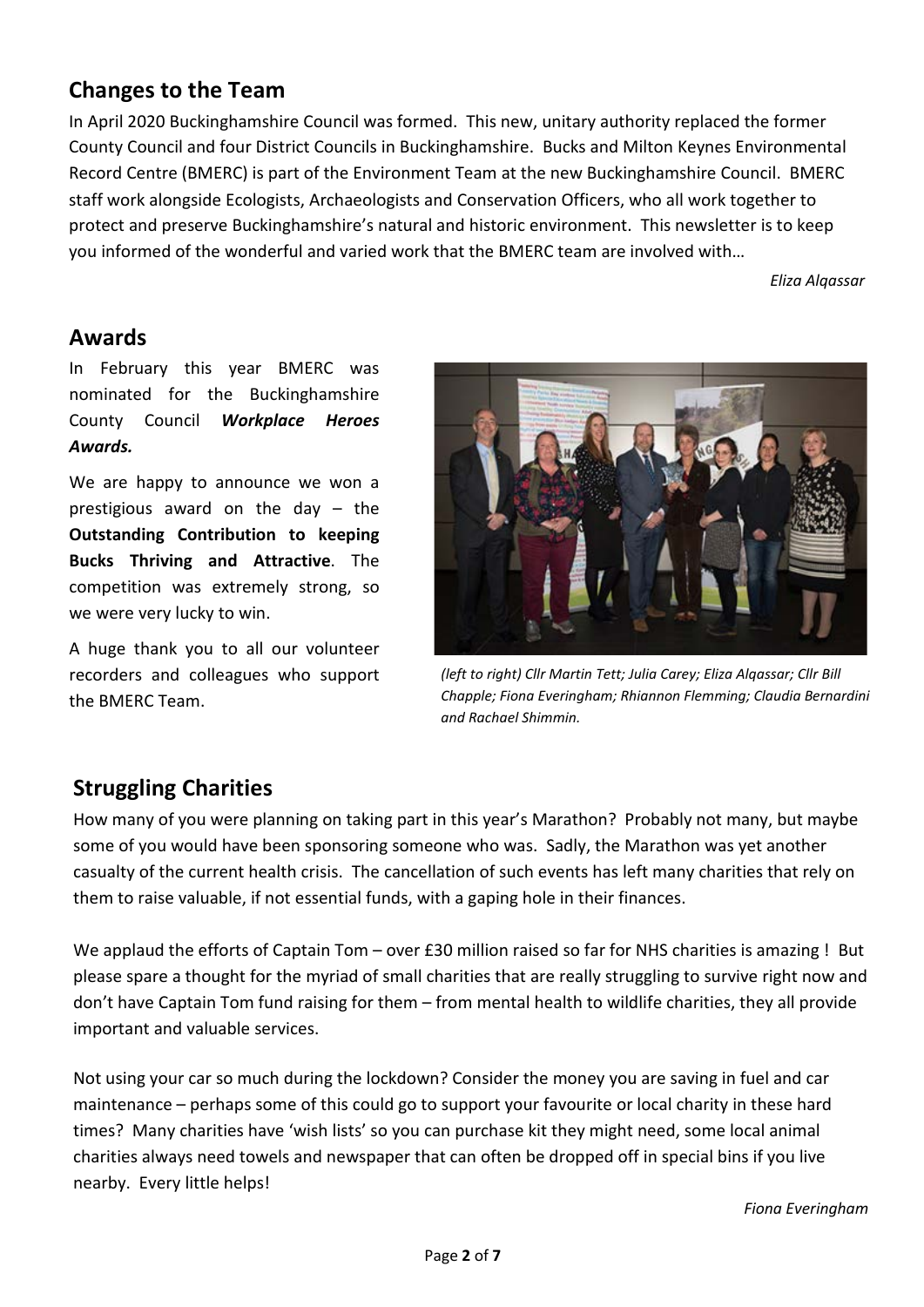# **The Darling Buds of May**

**N** ay is blooming in every sense of the word. The Hawthorn (or May tree) is festooning the hedgerows with a froth of creamy white blossoms, alive with the buzz of insects.

The sunshine is also bringing out a wealth of butterflies. Orange tips are plentiful and easy to identify, the clue is in the name – at least for the males.



The birds are in full song  $-$  waking us ever earlier with the dawn chorus. One advantage of the lockdown is that we can really hear them now they aren't drowned out by traffic noise. The mellifluous tones of the blackbird often start the day in the company of robins, skylarks and song thrushes. See if you can pick out the different songs.

The RSPB can help:

[https://www.rspb.org.uk/birds-and](https://www.rspb.org.uk/birds-and-wildlife/bird-songs/what-bird-is-that/)[wildlife/bird-songs/what-bird-is-that/](https://www.rspb.org.uk/birds-and-wildlife/bird-songs/what-bird-is-that/)

At the other end of the day, nightingales have been heard in the north of the county – keep an ear out for this beautiful, but unfortunately now rare song.

Another clear sign that spring is well under way is the return of the swallows, house martins and finally the swifts. Swooping around the houses, as if in celebration to be back at their nesting sites after their long journey from the south.

Now we have had some rain there should be plenty of mud for both the swallows and house martins to construct their nests under the eaves our houses. You can always help by creating additional 'muddy puddles'.

Hedgehogs are also very active so please take care with the strimmer and mower! If you hear strange huffing and puffing noises in the night it could well be the prolonged and often unsuccessful mating ritual of a pair of hedgehogs.

Should you want to feed them please avoid bread and milk, hedgehogs really are lactose intolerant! Cat or dog food is good, apparently chicken in jelly is a favourite but meat in gravy is not a good idea. A supply of fresh, clean drinking water is vital and if you have a garden pond make sure there is a ramp or steps so any unfortunate hedgehog that topples in can clamber out safely. Strictly nocturnal, if you find a hedgehog out in the day 99% of the time there will be a problem and you need to get it to a wildlife rescue centre for treatment. Please check one of the many hedgehog sites on the internet for more advice.

So get out into your back garden and get your daily 'nature fix'!

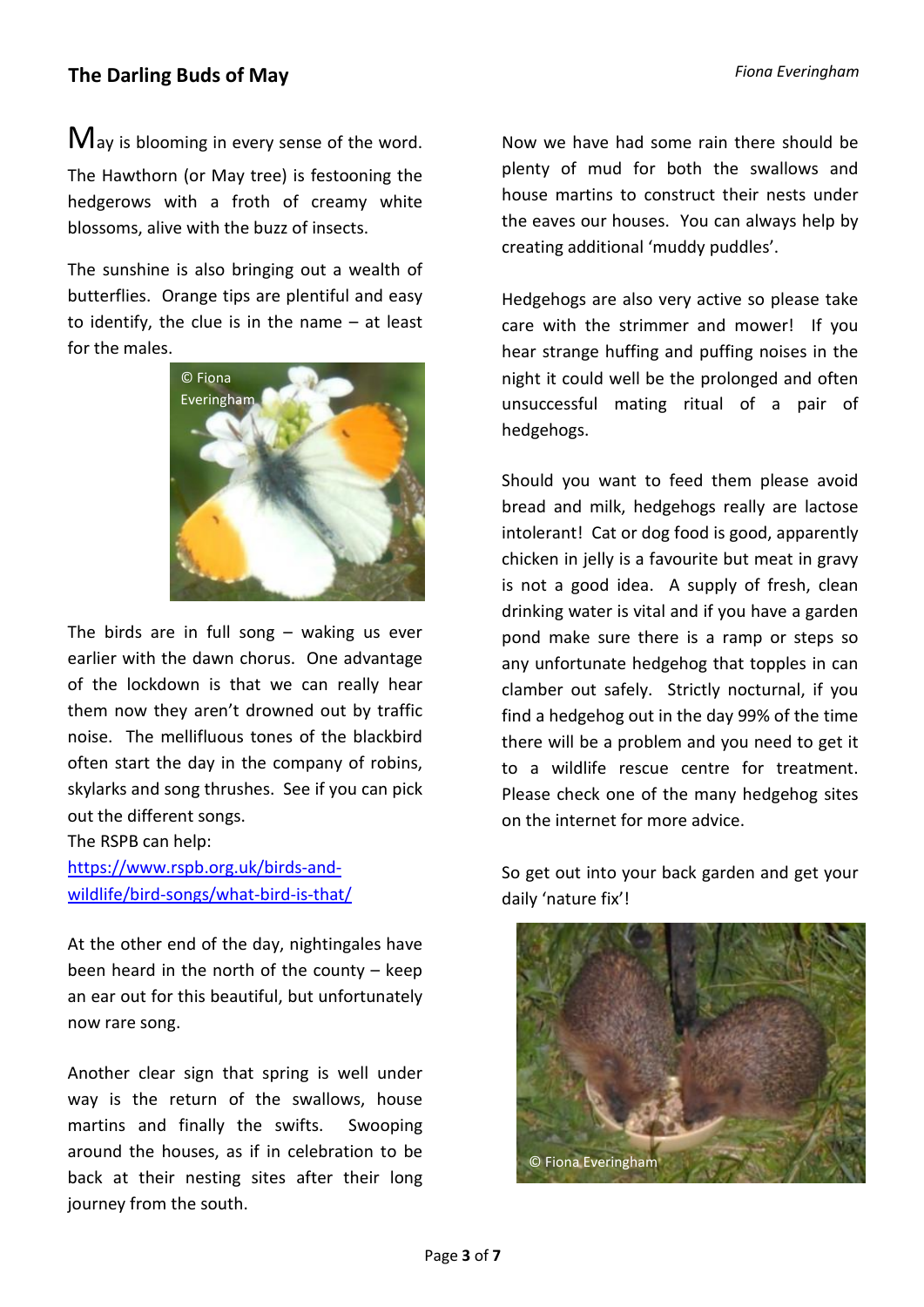# **Photo Competition Winners Announced 'Connecting the Dots'**

Early this year BMERC held the first Wildlife Photography Competition 2020. We asked keen photographers amongst recorders and volunteers to send their best shots of Bucks and Milton Keynes to go into two categories 'Wildlife' and 'Landscape'. We were very pleased by the response. Some photos really showed amazing level of passion and skills. All photos were sent to three judges to be reviewed and independently judged against four criteria: technical skill, creativity, originality and reflecting theme.

The variety and beauty of some shots revealed incredible expertise and patience, the judges had a tough job selecting their favourites. The judges independently voted for two winning photos belonging to the same author - Harry Appleyard (pictured right), an extremely talented young photographer. Harry has won with his 'Shepherd's Delight' and 'Waxwing in Tattenhoe, December 2010'. The Waxwing was one of seven Harry found feeding on Rowan berries in the Tattenhoe estate on Christmas Day 2010, perched in morning sunshine.



**Winner in the** *Wildlife* **category** *Waxwing in Tattenhoe, December 2010*  Harry Appleyard

### **Winner in** *Landscape* **category**

*Shepherd's Delight .* Sunset over the fields of Tattenhoe Park in Milton Keynes, taken on 24th November 2017





Every photo was special and we enjoyed looking at the world the way recorders see it. We want to thank you for taking the time to select your photos, fill in the forms and send them to us. All photos were printed professionally in high resolution and they will be sent to the photographers on demand, or displayed at the next seminar.

The People's Vote unfortunately could not take place due to the seminar having been postponed; nevertheless we will be asking for your vote for next year's competition.

*Emma Foster & Claudia Bernardini*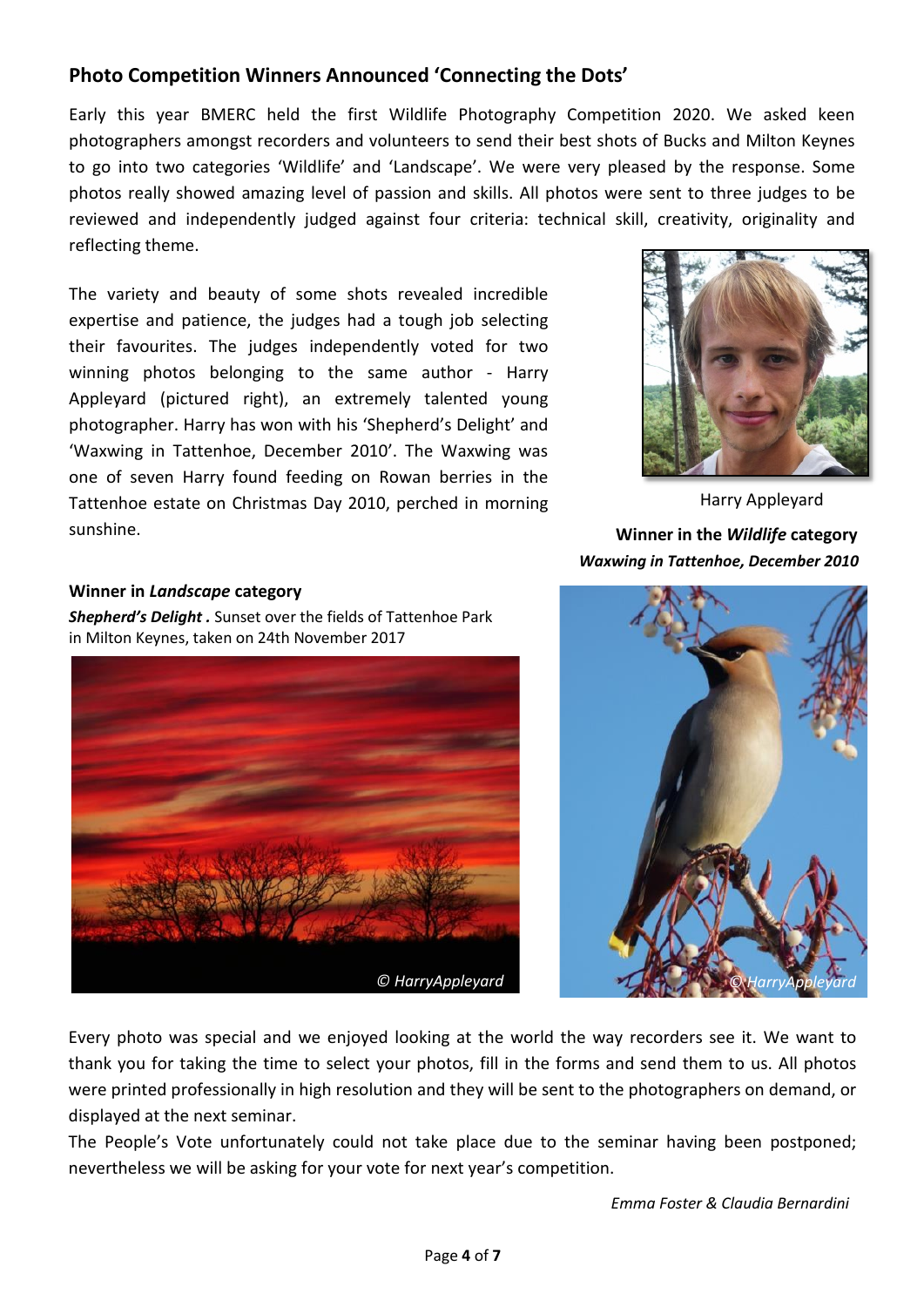### **3,2,1…….. FIT to go?**

We are now several weeks into the lockdown due to COVID-19 and are all adjusting to this new life.

After the first disappointment of having to postpone the BMERC seminar in March the team is now bouncing back and adapting to the new routine. Since the lockdown we have been blessed with weeks on end of great weather and beautiful sunshine. Although at the present time we can't go out surveying there are many other ways to keep up our skills, to learn new things and support wildlife and conservation projects.

There is a lot of juggling to be done when you work from home with a ten year old boy. After the first few days of panic, I decided to embark in a few recording schemes that I could do from my garden with my son Dylan and during my daily walk (or run). The one thing I had wanted to do for a while, but never had the time, was to get more involved with the invertebrates group. The UK Pollinator Monitoring Scheme (PoMS) project seemed just ideal to start from home with the FIT Count (Flower-Insect Timed Count) good for beginners like Dylan and me.

As it happened just when I was getting started, Nick Marriner, Martin Harvey and Edwina Brugge organized a webinar session "Pollinator Monitoring Scheme online workshop" (PoMS) that was very useful and incredibly well timed. Martin and Edwina trained us on the 'tenminute pollinator FIT Counts' during a very successful session!

| <b>These cases in the case of the company's and the company's the case of the company's product the company's and the company's articles of the company's product of the company's product of the company's product of the compa</b>                                |                   |                                                 |                   |
|---------------------------------------------------------------------------------------------------------------------------------------------------------------------------------------------------------------------------------------------------------------------|-------------------|-------------------------------------------------|-------------------|
| and handled charge younger starting and built dealers as well. A<br>2. Drive and the lot for further experimental in case is an<br>In the case or service come dealer and a control of                                                                              |                   | the car clay force city dependent and a         | -                 |
| --                                                                                                                                                                                                                                                                  |                   |                                                 |                   |
| -<br><b><i><u>District Contract Contract Contract Contract Contract Contract Contract Contract Contract Contract Contract Contract Contract Contract Contract Contract Contract Contract Contract Contract Contract Contract Contract Con</u></i></b>               |                   | <b>The Service</b><br><b>Britishers art 114</b> |                   |
| <b>SAN AND AND ARRANGEMENT COMPANY</b><br>The best company's the party and continued<br>The process completely to control the<br><b>CONTRACTOR CONTRACTOR</b>                                                                                                       |                   |                                                 |                   |
| <b>CAR ASSAULT AND</b>                                                                                                                                                                                                                                              |                   |                                                 |                   |
| --                                                                                                                                                                                                                                                                  |                   |                                                 |                   |
| --<br><b>Beneficial According to the Con-</b>                                                                                                                                                                                                                       |                   |                                                 |                   |
| <b>BERTH BANK AND ART AND ART AND ART AND A</b><br>-                                                                                                                                                                                                                |                   |                                                 |                   |
| <b>Services</b><br><b><i><u>Pressure and Contract Contract Contract Contract Contract Contract Contract Contract Contract Contract Contract Contract Contract Contract Contract Contract Contract Contract Contract Contract Contract Contract Contract</u></i></b> | <b>STATISTICS</b> |                                                 |                   |
|                                                                                                                                                                                                                                                                     |                   |                                                 |                   |
| _______<br><b>REPORT OF ASSAULTS</b>                                                                                                                                                                                                                                |                   |                                                 | O                 |
|                                                                                                                                                                                                                                                                     |                   |                                                 |                   |
| Chapter the Control of the                                                                                                                                                                                                                                          |                   |                                                 | Claudia           |
| Man capacitan Care in Care                                                                                                                                                                                                                                          |                   | -----<br><b>STATISTICS</b>                      |                   |
| <b>Bingman car la linguista</b><br><b>Brightfield and Services</b><br><b>CARD CARD IN CASE OF ANY</b>                                                                                                                                                               |                   |                                                 | <b>Bernardini</b> |

After the webinar Dylan and I were ready to start. We built our 50x50cm quadrat with bamboo sticks and looked around the garden to find the best flowers to survey.



We tried to stick to target flowers suggested by the scheme, but we had to adapt slightly with what we had available in the garden and the pear tree and the rosemary bush had masses of flowers.

We have been recording the same patch for a few weeks now, usually during our lunch time. We monitor and record on days with temperatures above 13 degrees and we have collected some interesting data. We are finally getting around to identifying different groups. It is all very fascinating.



In the next few months we will try and record more as more species come into flower.

We are waiting for the buddleia, the lavender and the ivy to flower. Meanwhile we are learning something new every day and enjoying the sun in lockdown.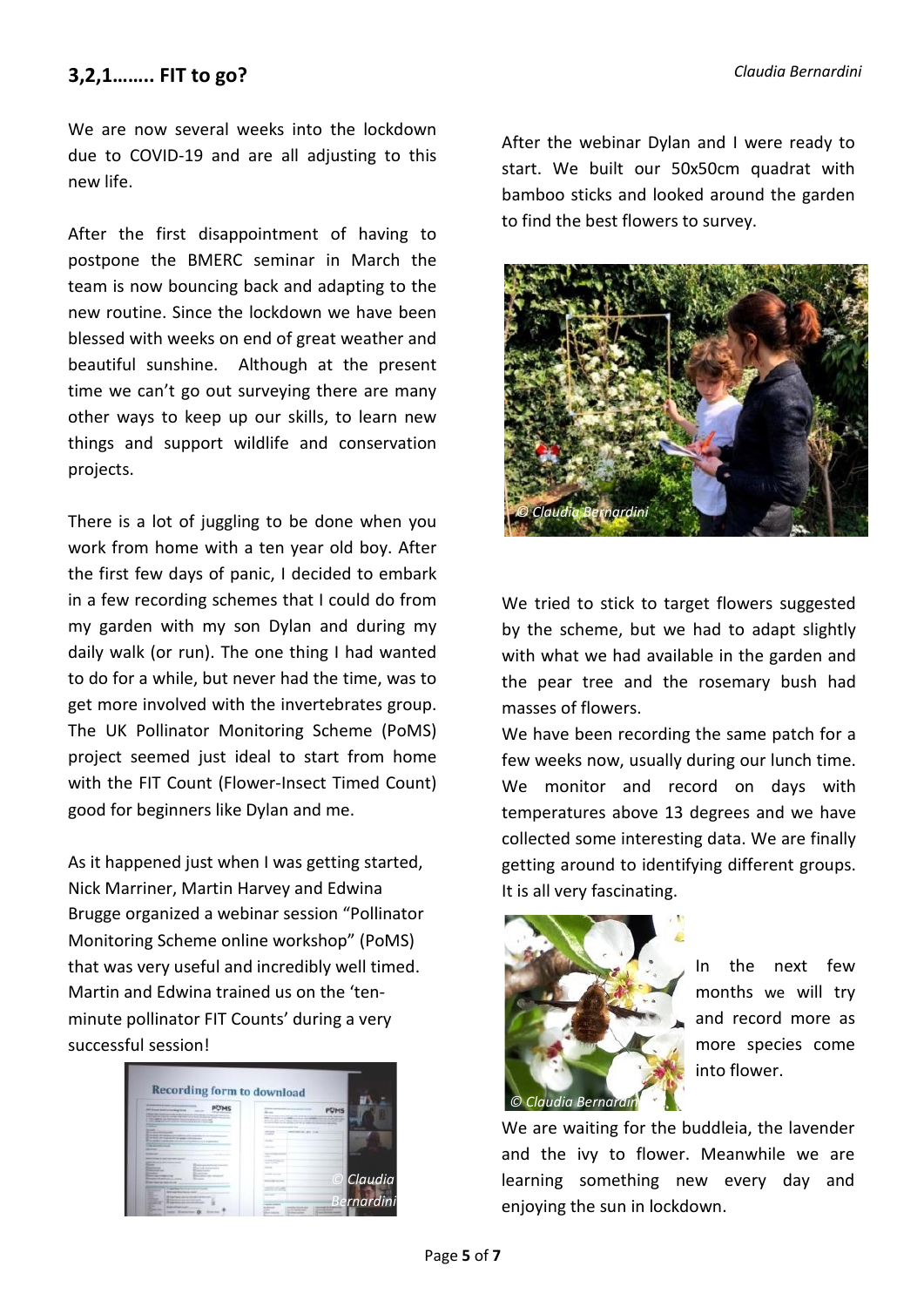# **Can your Lawn, However Small, be Helping Pollinators? Do you fancy a "No Mow May"?**

#### **Every Flower Counts**

Plantlife have re launched their fun family friendly "Every Flower Counts" project and are looking for more volunteers.

*What is Every Flower Counts?* With 15 million gardeners in the UK, they want to know which flowers are most abundant on lawns and small green spaces to work out how much nectar the supply to our beleaguered pollinators. It's very easy to do, each session takes just a few minutes and children love to help. Once you've submitted your results, you'll get your own Personal Nectar Score. Countrywide results will be combined to produce a top 10 of lawn flowers and a National Nectar Score.



*When and How do I take part?* This year the counts take place on the late May Bank Holiday weekend, Saturday 25th to Monday 27th May and again on Friday 12th to Sunday 14th July. You will need to go through a very simple registration with Plantlife, details can be found on the project's main webpage from where there are also links to all sorts of interesting facts and figures, guides on how to count and an introductory video.

<https://www.plantlife.org.uk/everyflowercounts/>

*What is "No Mow May"?* In the lead up to Every Flower Counts, we're encouraging you to leave your lawnmower in the shed. That way, smaller plants like clover, daisies,

dandelions, selfheal will get a chance to flower in time for Every Flower Counts. After the survey, you can carry on and leave some or all your lawn unmown if you want to encourage more flowers for pollinators. You can find more information on their website.

https://www.plantlife.org.uk/uk/aboutus/news/no-mow-may-how-to-get-ten-timesmore-bees-on-your-lockdown-lawn



*Why are our Gardens so Important?*

Since the 1930s, nearly 7.5 million acres of flower-rich meadows and pastures have gone. Just 1% of our countryside now provides this floral feast for pollinators. With 15 million gardens in Britain, lawns have the potential to become major sources of nectar. Every Flower Counts aims to work out how many flowers are on our lawns and how many bees can be supported through the National Nectar Score.

*What's the point of collecting all this information?* Both foodplants and pollinators are in sharp decline. On a single summers' day, one acre of wildflower meadow can contain 3 million flowers, producing 1 kg of nectar sugar. That's enough to support nearly 96,000 honey bees per day, or a multitude of butterflies, hoverflies, beetles and other pollinating insects.